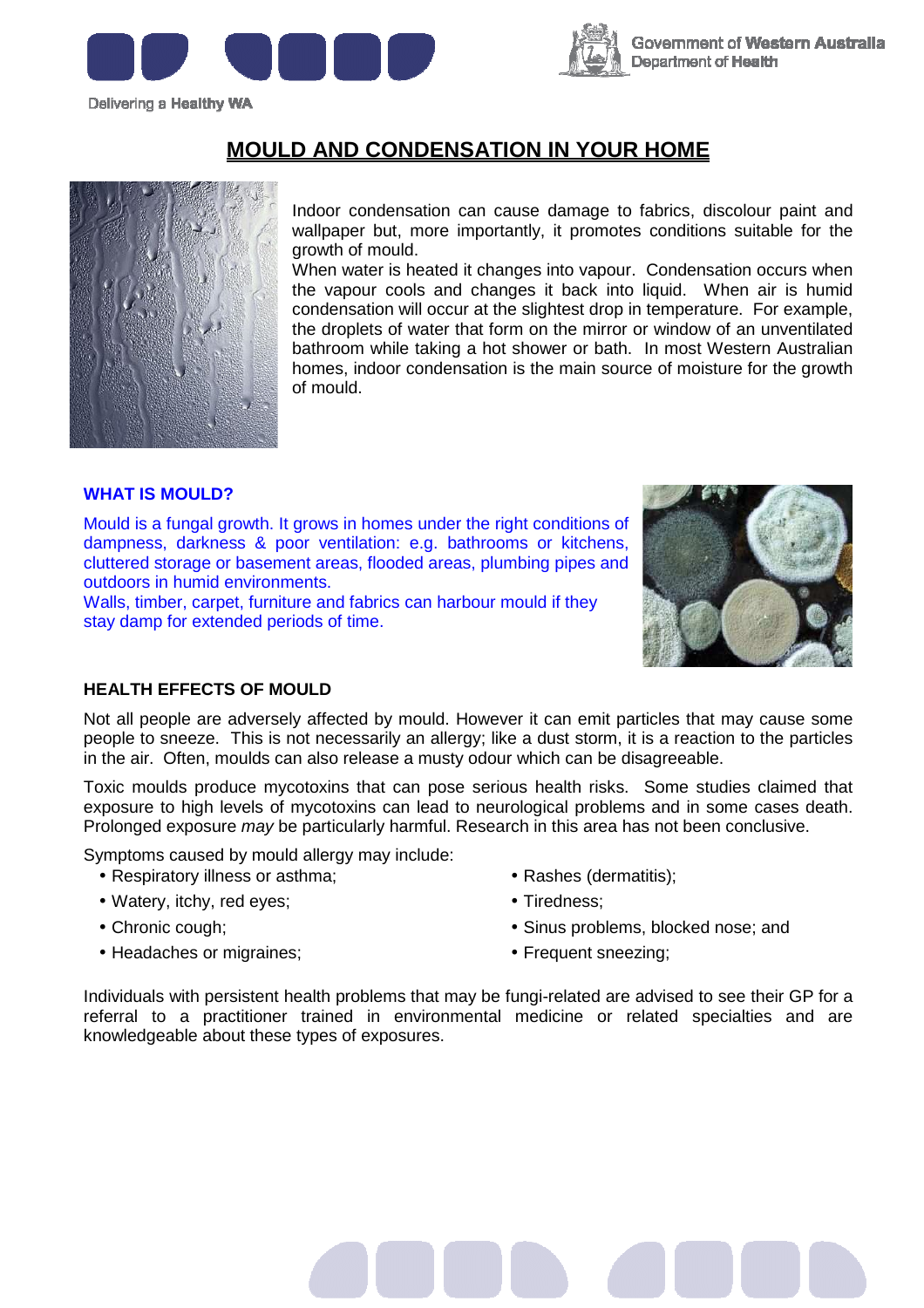

### **HUMIDITY IN THE HOME**

Humidity in a structurally sound home comes from kitchens & bathrooms: from clothes dryers, un-flued gas heaters, washing machines, showers, fridge drip trays, indoor plants, and evaporation from your body & breathing. Once water vapour is in the air, it easily travels to other areas of the house where it may come into contact with cooler surfaces and condense.

The most common places for condensation to occur are windows, un-insulated exterior walls and bedrooms.



Corners of rooms are also prone because they tend to be cooler and have less air movement.

Moisture can be retained in walls depending on the finish. Many interior finishes retain some levels of moisture. The interior finish is a critical factor affecting the growth of mould. Flat paints, plasters and untreated wood are more prone to moisture absorbency than semi-gloss or gloss painted surfaces and treated timbers.

High levels of humidity in the home are usually due to temporary sources of vapour generation such as a boiling kettle, or a hot bath, etc. However, new houses often have higher indoor humidity levels during the first few years as the concrete, plaster, paint and wood furnishings dry out. Older houses may have ongoing problems with dampness because of structural breakdown such as broken roof tiles, poor cavity wall ventilation and rising damp.

## **CONTROLLING CONDENSATION AND MOULD**

The main ways of controlling condensation & mould are:

- Ventilation
- Heating

#### • Insulation • Removal

#### **VENTILATION**

- Open windows and doors to ventilate the home and reduce the humidity level. Don't forget the attic, basement and crawl spaces;
- Install and use mechanical ventilation (exhaust fans) that are vented to outside air, particularly in the bathroom and in the kitchen while cooking. This can eliminate much of the moisture that builds up from everyday activities; and
- Consider installing ventilation over appliances producing moisture, such as dryers, stoves, & kerosene heaters, or leave windows ajar while they are on.

## **HEATING**

- Keep indoor moisture low. Relative humidity should be below 60% (ideally 30%-50%). Relative humidity can be measured with a humidity meter, a small, inexpensive instrument available at most hardware stores;
- Maintain low constant heat when weather is cold or wet. Continuous, even heating is better than short bursts; and
- Install heating in the bathroom such as heat globes.



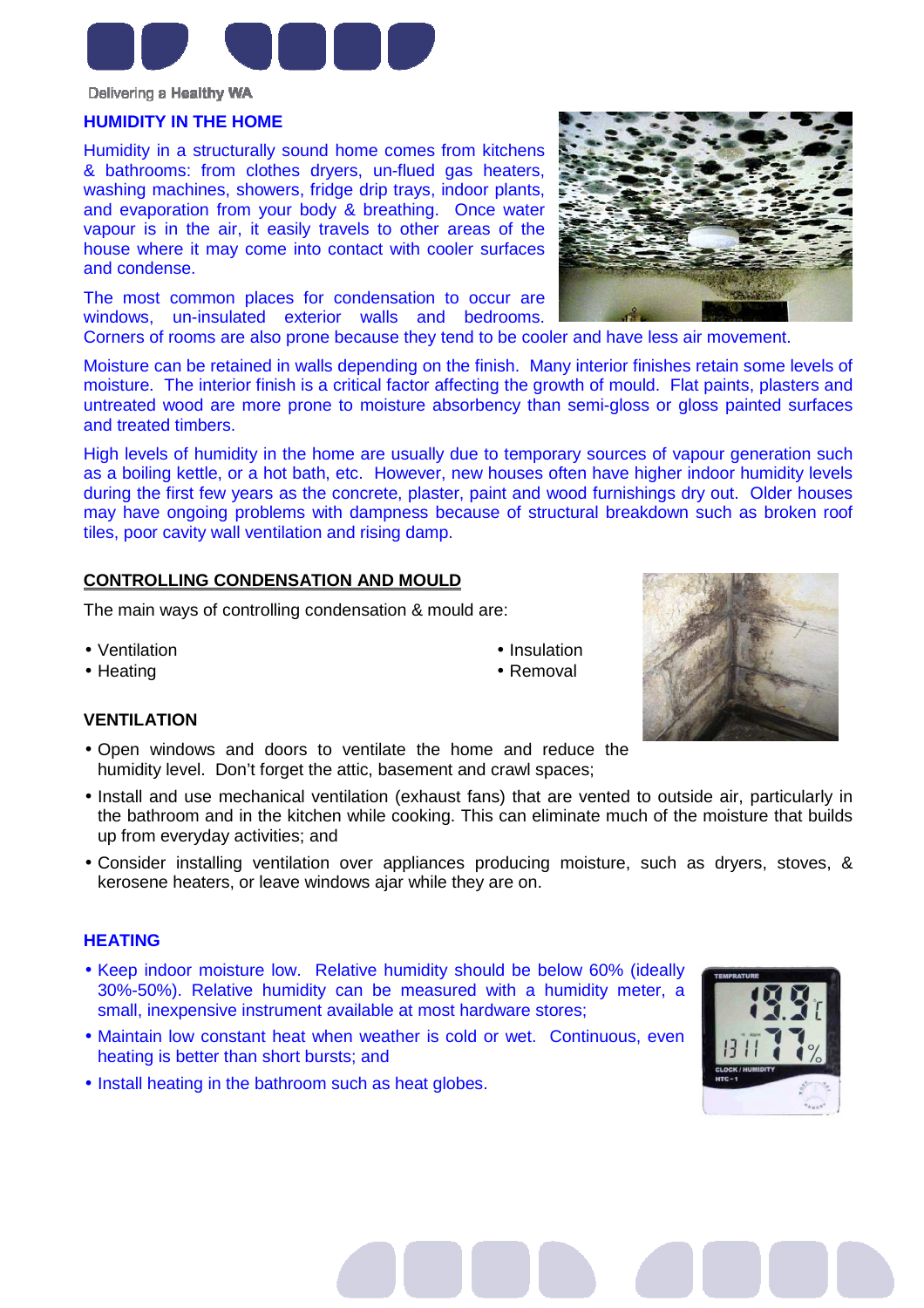

## **INSULATION**

- Condensation forms more easily on cold surfaces, for example walls and ceilings. In many cases, those surfaces can be made warmer by improving insulation; and
- Insulate hot and cold surfaces, such as water pipes.

## **REMOVING MOULD**

- Eradicate mould when it occurs. It is hard to remove when it has been there a while;
- Do not dry brush the area. This could release spores into the air which can spread the mould further as well as cause an allergic reaction in some people; and
- There are several treatments for mould:
	- o Tea Tree Oil is effective. A 3% solution or 2 teaspoons in a spray bottle with 2 cups of water will suffice. Shake well before each use;
	- o Kill mould from surfaces with an 80% white **fermented** vinegar solution (available from supermarkets). After applying the mixture, leave for at least 20 minutes and then lightly sponge with clean water;
	- o Remove the mould physically. Killing, but not removing the mould may allow it to grow back; and
	- o Don't use bleach. Bleach has a high pH which makes it ineffective to kill mould. It simply bleaches it, so it looks like it has disappeared.



## **REMEMBER: The only lasting cure for mould is to reduce the dampness!**

## **GENERAL HOUSEHOLD MAINTENANCE**

#### **Structural**

- Check the roof for leaks and broken tiles regularly;
- Fix leaky plumbing as soon as possible;
- Ensure weep holes on the outside of the building are not blocked. Weep holes allow drainage of water and the escape of vapour pressure from internal walls;
- Over winter and spring the weep holes in window frames (aluminium frames) can get clogged. If clogged, water will stand in the lower window frame sections;
- Check for doors or windows that may have broken seals;
- Ensure vents and air ducts are not clogged;
- Check for leaky toilets and that bathtub & kitchen sinks seals are undamaged;
- Swollen or crumbling walls or buckling floor boards should be removed; and
- Check for stained ceiling or wall tiles.

#### **Cleaning**

- Clean your bathroom frequently;
- Clothes & shoes must be dry before storing them;
- Clean evaporation trays in air conditioners, & refrigerators frequently;
- Cool mist or ultrasonic humidifiers should be cleaned according to manufacturer's instructions and refill with fresh water daily;
- Wipe away moisture on windows and walls to keep your home dry;

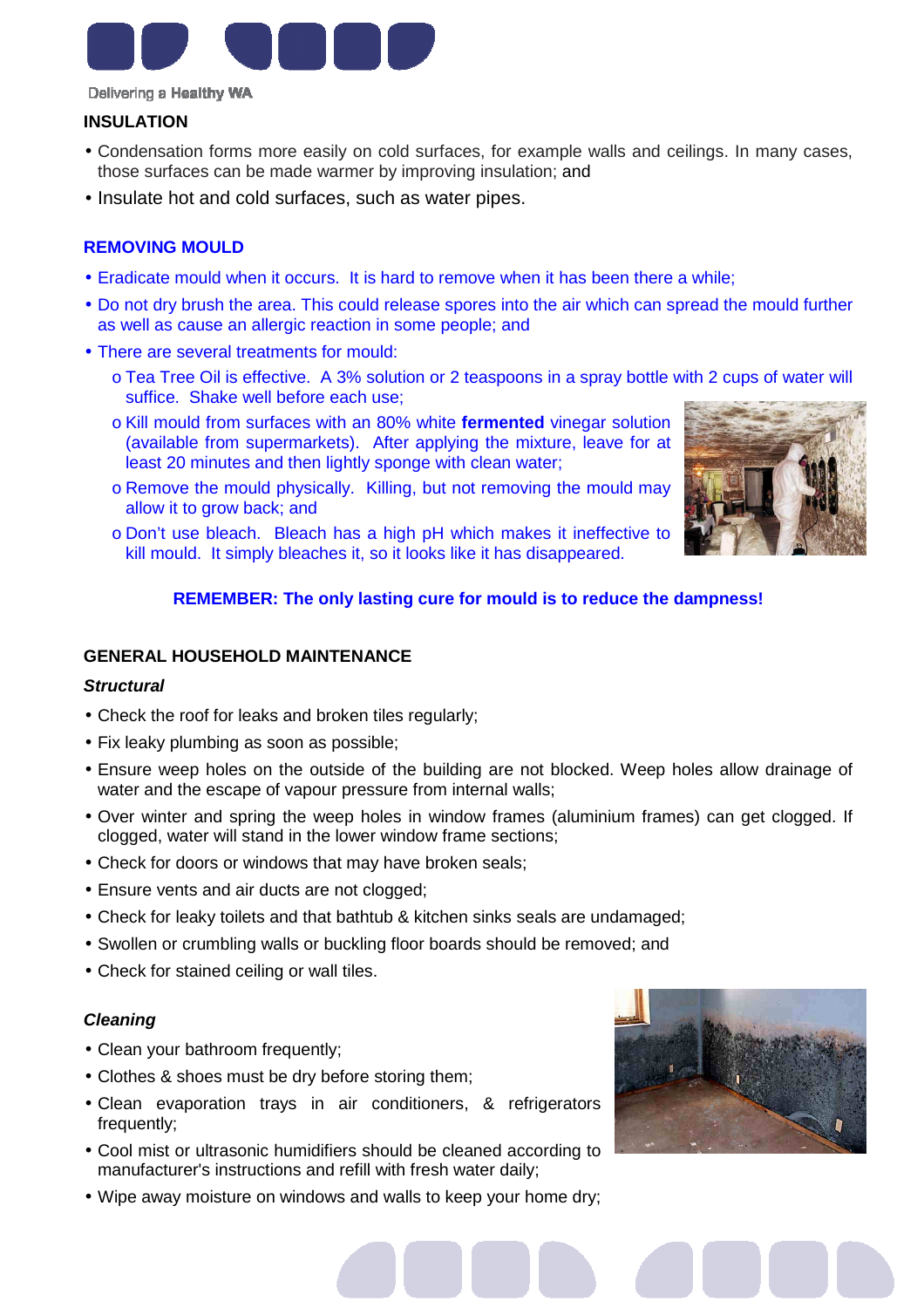

- Carpets/rugs should be regularly aired & cleaned to prevent mould harbourage; and
- If flooding occurs it is important to clean & dry the area immediately or preferably within 24-48 hours to prevent mould growing. Water-damaged carpets & building materials can harbour moulds & bacteria. It may be necessary to remove the carpet as the mould may be impossible to remove completely.

### **Wardrobes/cupboards**

- Allow plenty of ventilation in wardrobes. Leave doors open if possible.
- If your wardrobe has been affected by mould growth, investigate the source of moisture and treat as soon as possible. Remove mould and allow to completely dry.
- Use a semi-gloss paint on wooden surfaces. Untreated woods are more prone to moisture absorbency than semi-gloss painted surfaces and treated timbers.



## **Other**

- Consider installing sky lights in darker areas;
- Minimise the number of indoor plants;
- When filling your bath, add cold first, this reduces the steam produced; and
- Let the sun into your home by opening curtains.

## **GARDEN MAINTENANCE**

- Don't let the building foundation stay wet. Provide drainage from roof guttering and slope the ground away from the foundation of the building.
- Ensure garden beds are not higher than the foundation of the building. This will prevent moisture migrating into the wall.
- Clean roof gutters regularly.
- Downpipes should drain into soakwells to ensure drainage away from the house;
- Prune overhanging trees near the roof.

Useful sites on Mould that may assist you include:

- Guidelines on assessment and remediation of fungi in indoor environments by the New York City Department of Health, 2000. http://www.nyc.gov/html/doh/html/epi/mold.shtml
- MvDr.com.au http://www.mydr.com.au/allergy/allergy-proof-your-home

**Remember:** When cleaning mould you must remember to wear gloves, glasses or goggles, and a respirator or face mask to protect yourself from mould spores.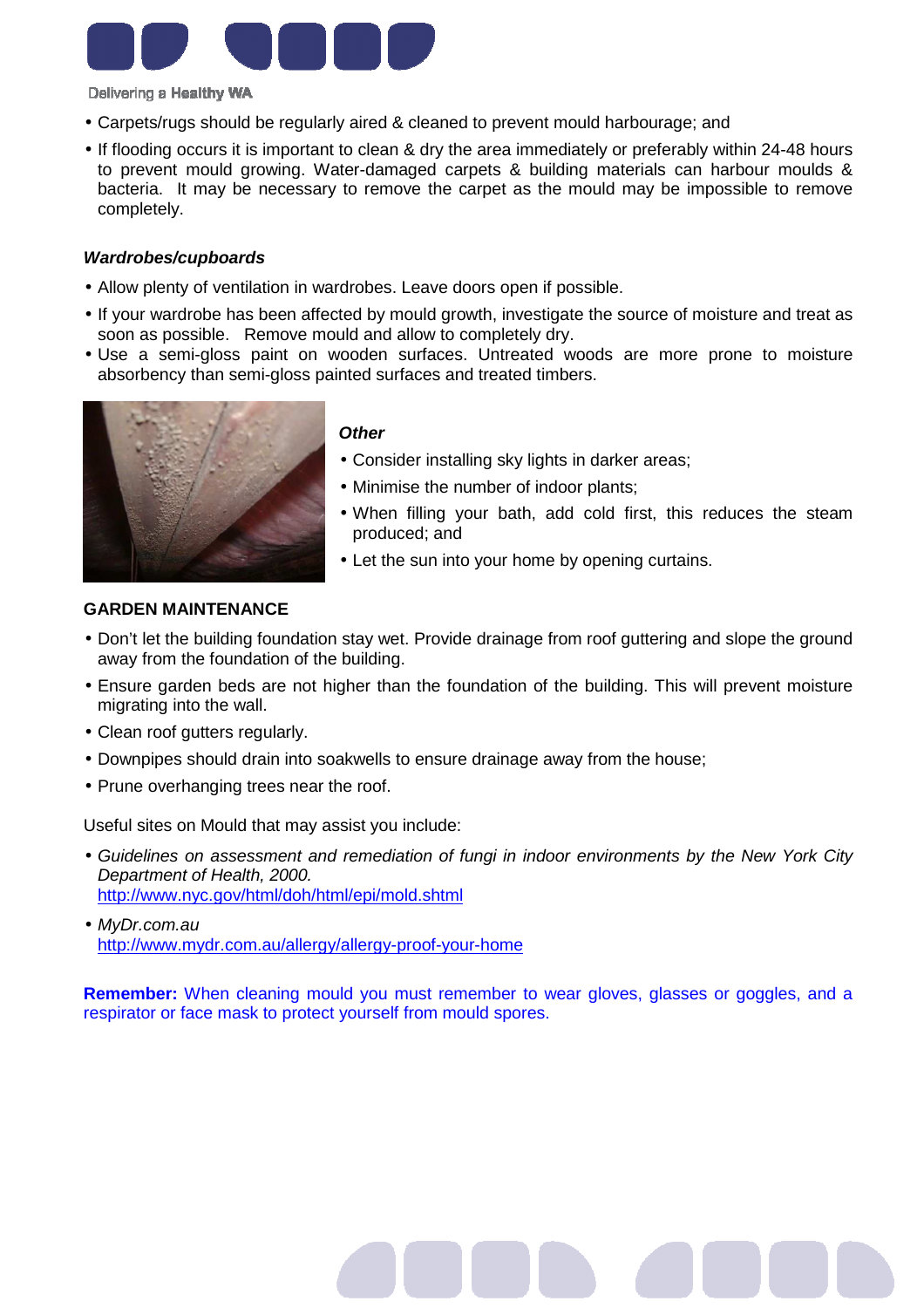

## **? ? ? Frequently Asked Questions ? ? ?**

## **My house has a mouldy smell but I can not see any mould. Where is it?**

It is possible that mould may be growing on hidden surfaces, such as:

- Opposite side of dry walls, wallpaper or panelling;
- Roof materials above ceiling tiles (due to leaks or insufficient insulation). Cement roof tiles may lose their outer glaze and absorb moisture into roof spaces;
- Underside of carpets and pads, or curtains;
- Inside walls around pipes (with leaking or condensing pipes), and drains;
- The surface of walls behind furniture (where condensation forms);
- Condensate drain pans inside air handling units;
- Porous thermal or acoustic liners inside ductwork;
- Dry wall (also known as wallboard or gypsum board) with vinyl wallpaper over it or wood panelling, may act as vapour barriers, trapping moisture underneath;
- Insulation; and
- Wood siding where the paint has cracked and water has intruded.

## **My carpet has been affected by mould growth, and the mould keeps growing back. What can I do?**

It is necessary to thoroughly clean & dry waterdamaged carpets immediately. It is very difficult to completely rid such materials of biological contaminants, and it may be necessary to remove and replace the carpet & underlay.



## **I am renting a property and there is mould growing in the building. What should I do?**



Mould & mildew caused by structural faults or leaks should be remedied by the owner, but the tenant must ensure there is adequate ventilation & humidity is kept to a minimum to avoid mould problems in winter.

If you have taken measures to ensure the building is properly heated & aired and mould is still growing, you should raise the issue with the owner or property agent. Tenants seeking further advice may wish to contact the Western Australian Tenants Advice Service (TAS) Metro Advice Hotline on 9221 0088 or the Country Advice Hotline on 1800 621 888.

Tenants or a landlords with an unresolved issue may also contact the Department of Commerce Consumer Protection Division on 1300 304 054. Your local government's Environmental Health Officer may also be able to offer some advice.